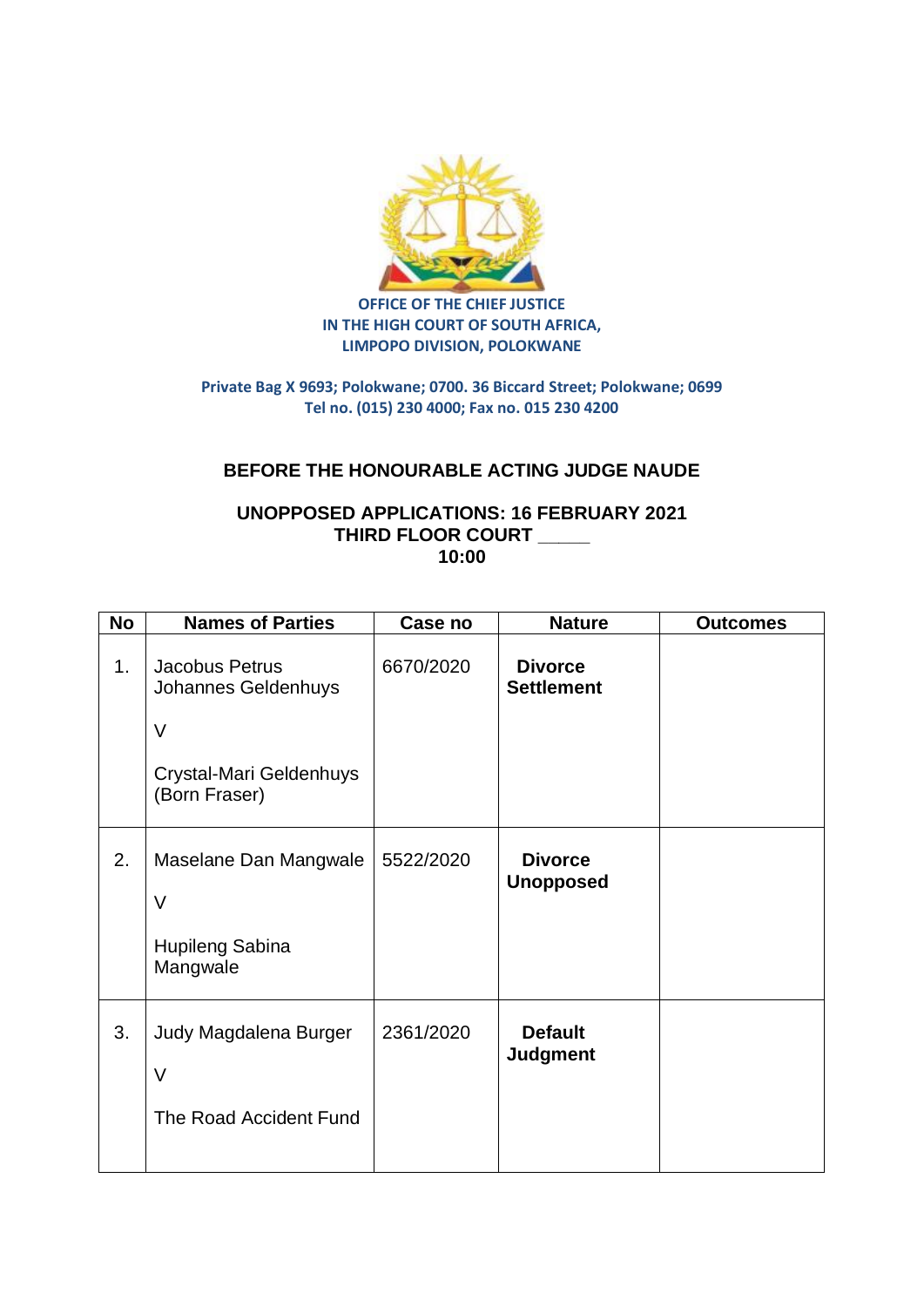| 4. | Wesbank, A Division of<br><b>Firstrand Bank Limited</b><br>$\vee$<br>Kaizers Transport and<br>Projects T/A Kaizers<br><b>Transport and Projects</b> | 2099/2020 | <b>Default</b><br><b>Judgment</b> |  |
|----|-----------------------------------------------------------------------------------------------------------------------------------------------------|-----------|-----------------------------------|--|
| 5. | <b>Man Financial Services</b><br>(S.A) (PTY) LTD<br>$\vee$<br>David Japhta Mahlangu                                                                 | 5373/2018 | <b>Default</b><br><b>Judgment</b> |  |
| 6. | <b>Velocity Finance (RF)</b><br>Limited<br>$\vee$<br>Khuliso Vusani<br>Nemukula                                                                     | 5850/2019 | <b>Default</b><br><b>Judgment</b> |  |
| 7. | The Standard Bank of<br>South Africa Limited<br>V<br><b>Monde Emmanuel</b><br>Nemakonde                                                             | 337/2018  | <b>Default</b><br><b>Judgment</b> |  |
| 8. | Firstrand Bank LTD T/A<br>Wesbank<br>$\vee$<br>Ngwamasenga<br>Enterprises (PTY) LTD                                                                 | 5779/2019 | <b>Default</b><br><b>Judgment</b> |  |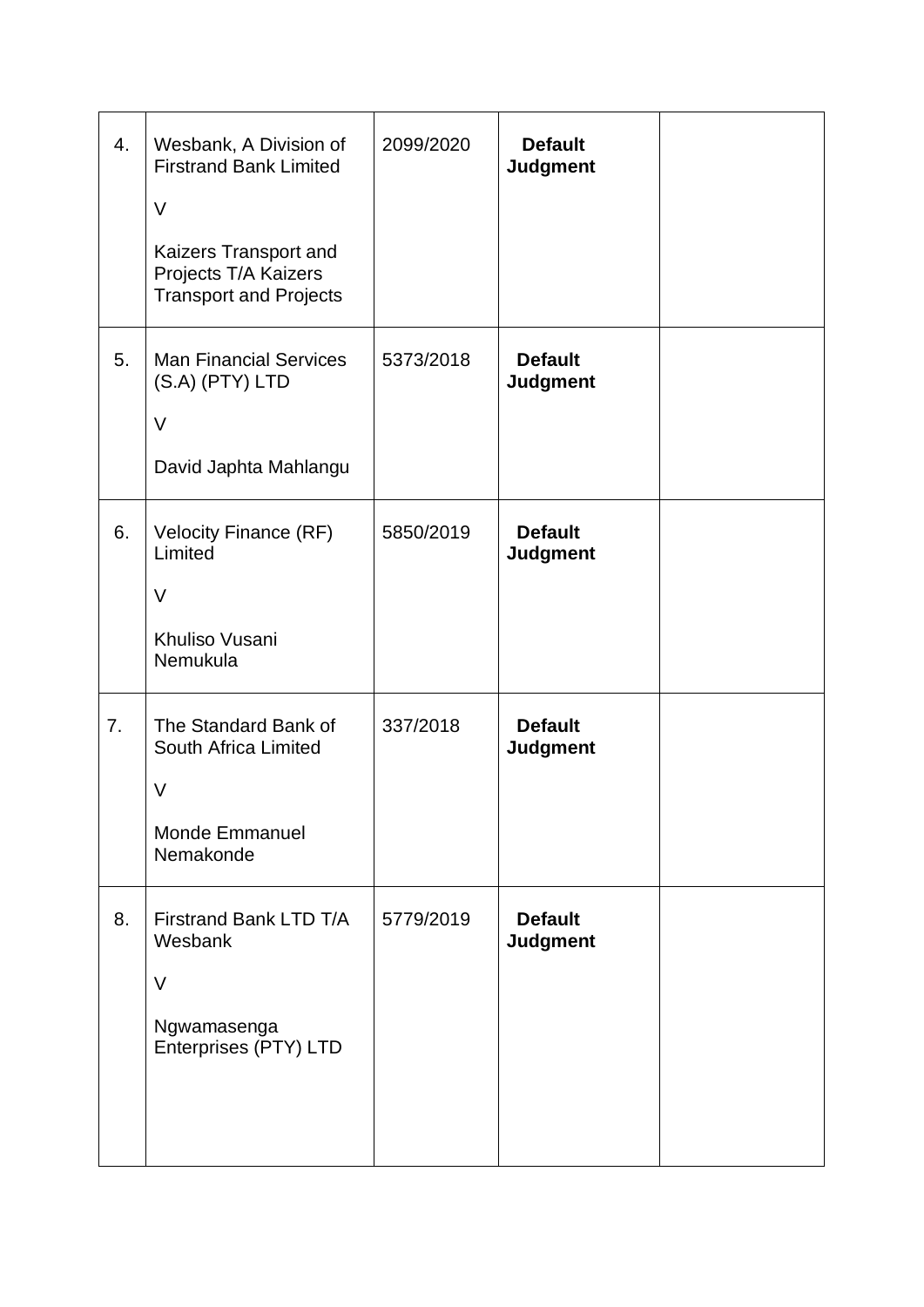| 9.  | <b>Firstrand Bank Limited</b><br>T/A Wesbank<br>$\vee$                                                                           | 2878/2020 | <b>Default</b><br><b>Judgment</b> |  |
|-----|----------------------------------------------------------------------------------------------------------------------------------|-----------|-----------------------------------|--|
|     | Paulina Vuyiswa Phosa                                                                                                            |           |                                   |  |
| 10. | Du Toit's Bande CC T/A<br>Supa Quick<br>$\vee$<br><b>Hwali Business</b><br><b>Enterprise CC</b>                                  | 2846/2020 | <b>Default</b><br><b>Judgment</b> |  |
| 11. | The Standard Bank of<br>South Africa Limited<br>$\vee$<br>Malakia Madzhie                                                        | 3452/2020 | Rule 46                           |  |
| 12. | Mabasa Vongani Eunice<br>obo Shiviti Riphumelo<br>Floyd<br>$\vee$<br>Nkhensani Hospital<br>Limpopo Province & 3<br><b>Others</b> | 6606/2020 | <b>Compel</b>                     |  |
| 13. | <b>Toyota Finanacial</b><br><b>Services South Africa</b><br><b>LTD</b><br>$\vee$<br>Lesiba Frans<br>Molokomme                    | 5630/2018 | <b>Compel</b>                     |  |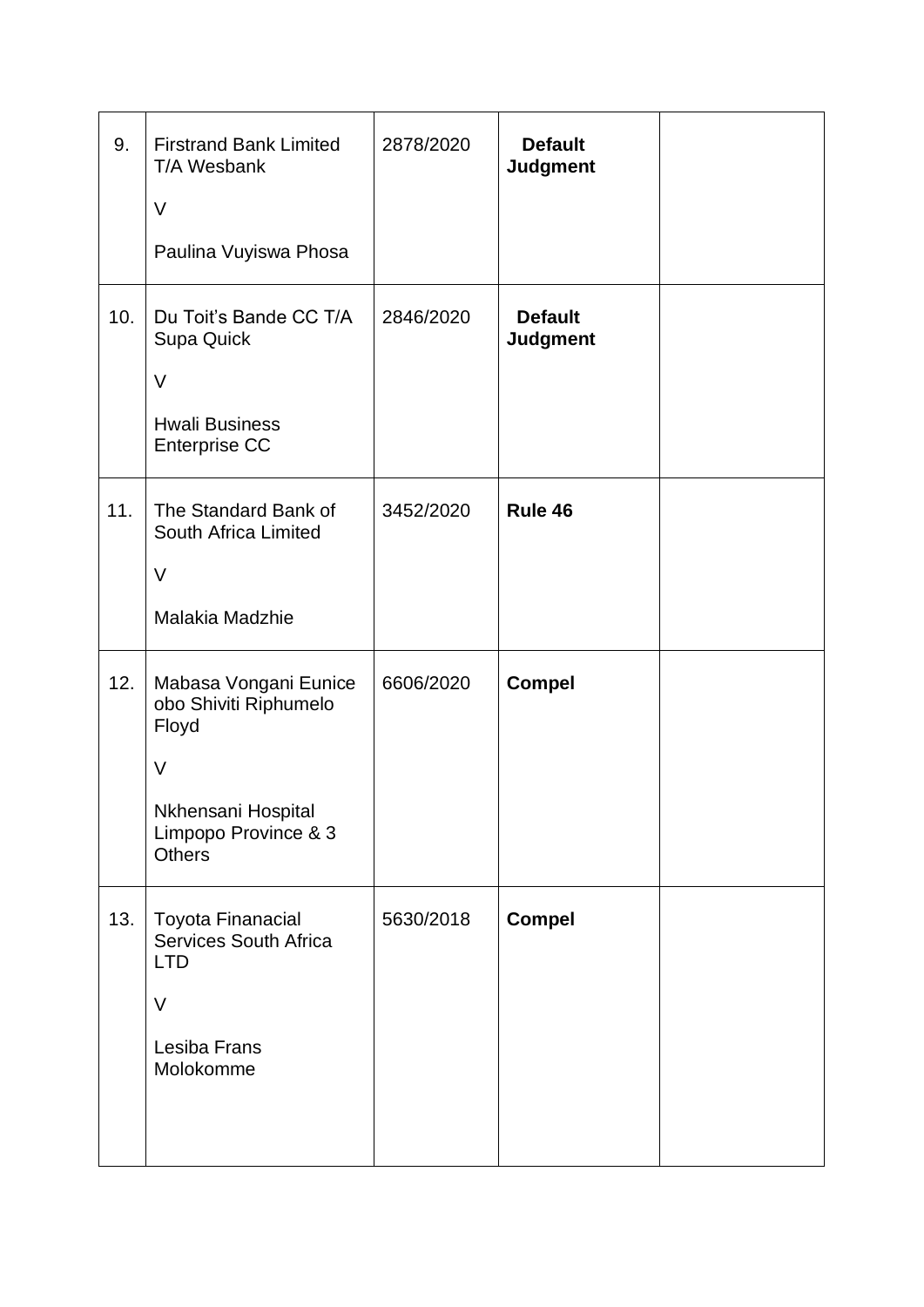| 14. | Hasani Frank Hlungwani<br>$\vee$                     | 3001/2019 | <b>Compel</b>    |  |
|-----|------------------------------------------------------|-----------|------------------|--|
|     | Minister of Police & 2<br><b>Others</b>              |           |                  |  |
| 15. | Vorsterstraat Beleggings<br>CC & 2 Others            | 6819/2020 | <b>Interdict</b> |  |
|     | $\vee$<br>Polokwane Local<br>Municipality & 2 Others |           | (Rule Nisi)      |  |
| 16. | Molemole Local<br>Municipality                       | 6818/2020 | <b>Interdict</b> |  |
|     | $\vee$                                               |           |                  |  |
|     | Moloko Calvin Matjee &<br>20 Others                  |           | (Rule Nisi)      |  |
| 17. | Siyakhula Foods<br>Mpumalanga CC<br>$\vee$           | 6842/2020 | Liquidation      |  |
|     | Khetani Trading<br><b>Enterprise CC</b>              |           |                  |  |
| 18. | Siyakhula Foods<br>Mpumalanga CC<br>$\vee$           | 6843/2020 | Liquidation      |  |
|     | Ntiyiso Transport<br><b>Business Enterprise CC</b>   |           |                  |  |
|     |                                                      |           |                  |  |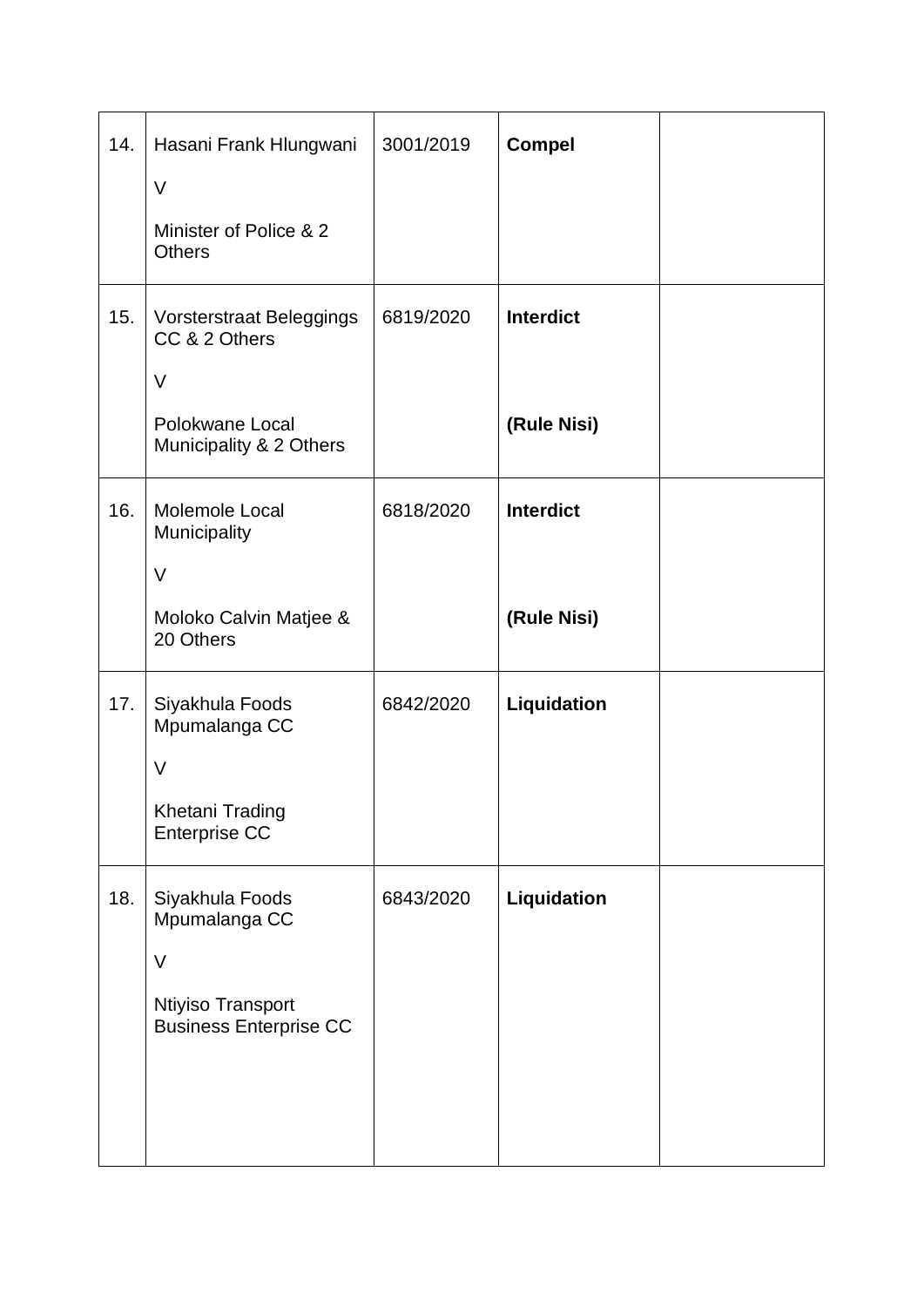| 19. | The Land and<br><b>Agricultural Development</b><br><b>Bank of South Africa</b><br>$\vee$<br>Jacobus Johannes Van<br>Tonder        | 6791/2020 | <b>Sequestration</b>               |  |
|-----|-----------------------------------------------------------------------------------------------------------------------------------|-----------|------------------------------------|--|
| 20. | Maila Nakaphala<br><b>Brandan</b><br>$\vee$<br><b>Mabelameetse Eunice</b><br>Maimela & 3 Others                                   | 6702/2020 | <b>Declaratory</b><br>Order        |  |
| 21. | <b>Christiaan Frederick</b><br>Zietsman & 1 Other<br>V<br>Jan Pieter Le Roux                                                      | 6787/2020 | <b>Declaratory</b><br><b>Order</b> |  |
| 22. | Dikala Sarah Malope<br>$\vee$<br>Kgomotso Gordon<br>Malope                                                                        | 6533/2020 | Rule 42                            |  |
| 23. | Maluleke Tsundzuka<br>kevin<br>$\vee$<br>Chief Registrar, Mokgadi<br>Phaswane Limpopo<br>Division, Polokwane & 5<br><b>Others</b> | 5154/2019 | Rule 30                            |  |